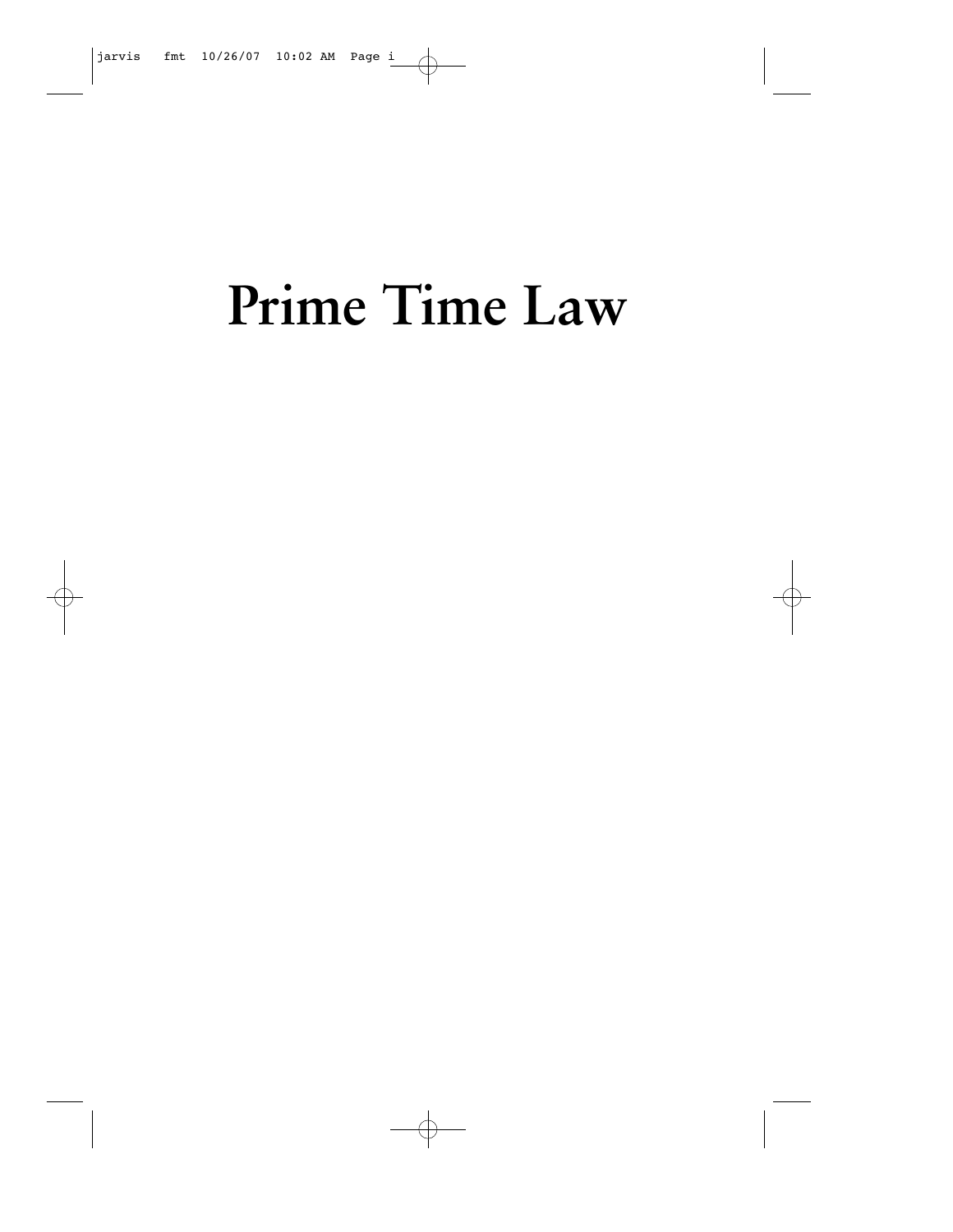$\begin{tabular}{|l|l|l|l|} \hline \texttt{jarus} & \texttt{fmt} & 10/26/07 & 10:02~\texttt{AM} & \texttt{Page} & \underline{\texttt{ii}} & \\\hline \end{tabular}$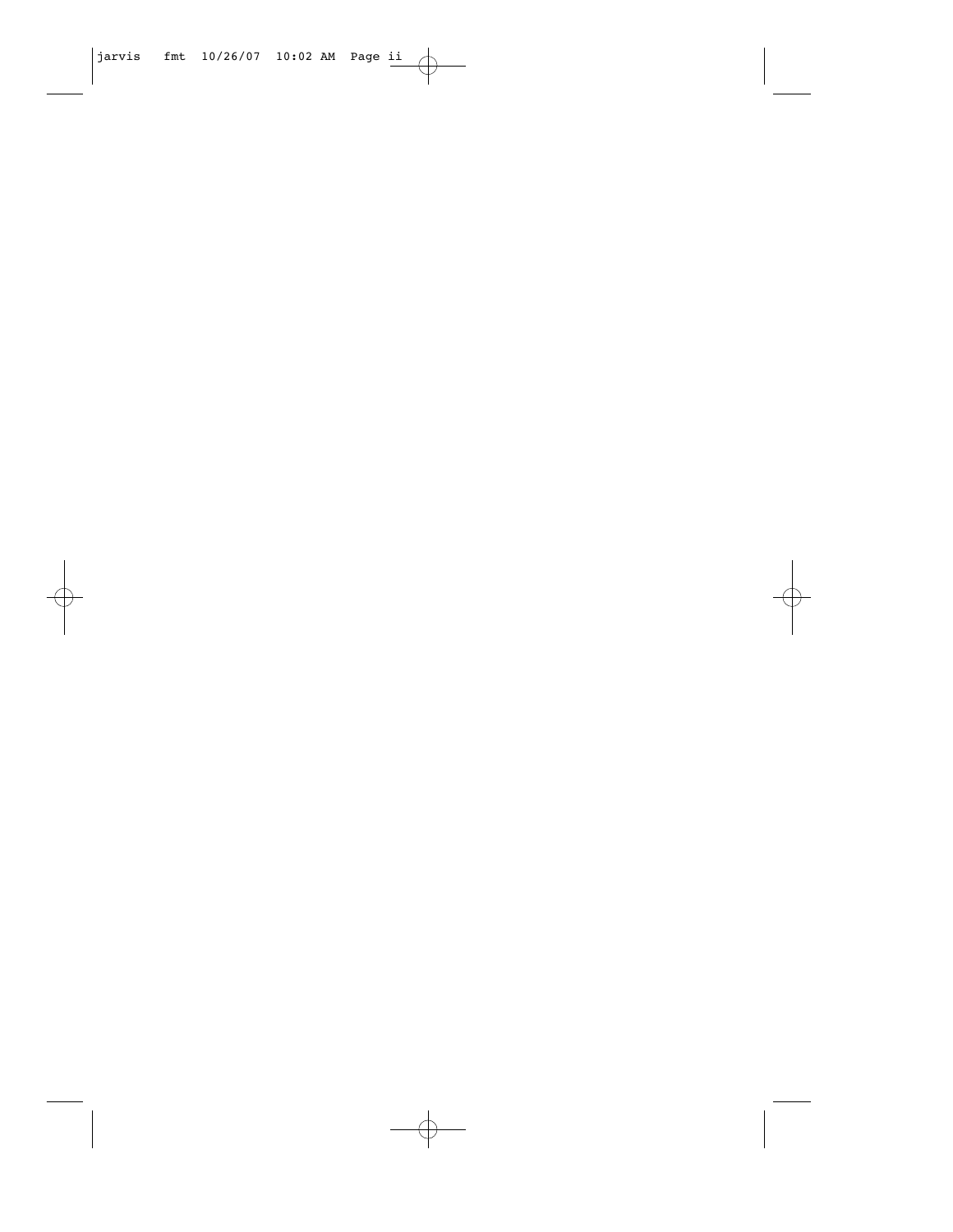## **Prime Time Law**

*Fictional Television as Legal Narrative*

> *Edited by* **Robert M. Jarvis** *and* **Paul R Joseph**

Carolina Academic Press Durham, North Carolina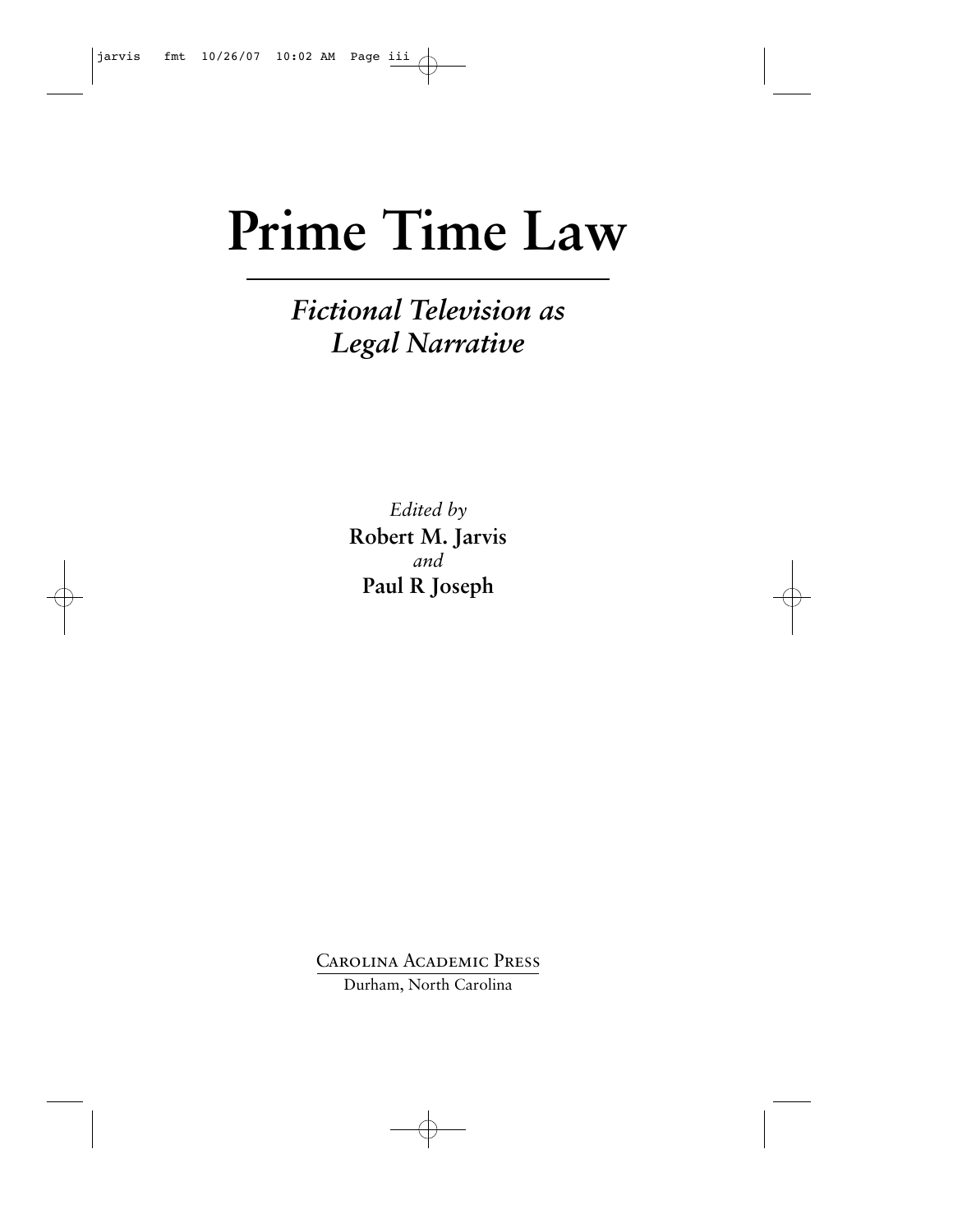*For television viewers everywhere*

Copyright © 1998 Carolina Academic Press All Rights Reserved

ISBN (cloth) 0-89089-805-7 ISBN (paper) 0-89089-808-1 LCCN 98-85333

Carolina Academic Press 700 Kent Street Durham, North Carolina 27701 Telephone (919) 489-7486 Fax (919) 493-5668 www.cap-press.com

Printed in the United States of America

*On the jacket/cover (clockwise from bottom left): Richard Brooks as Paul Robinette ("Law & Order"), Jill Hennessy as Claire Kincaid ("Law & Order"), Harry Hamlin as Michael Kuzak and Susan Dey as Grace Van Owen ("L.A. Law"), Richard Dysart as Leland McKenzie ("L.A. Law"), and (center) Calista Flockhart as Ally McBeal ("Ally McBeal"). Images courtesy of Photofest.*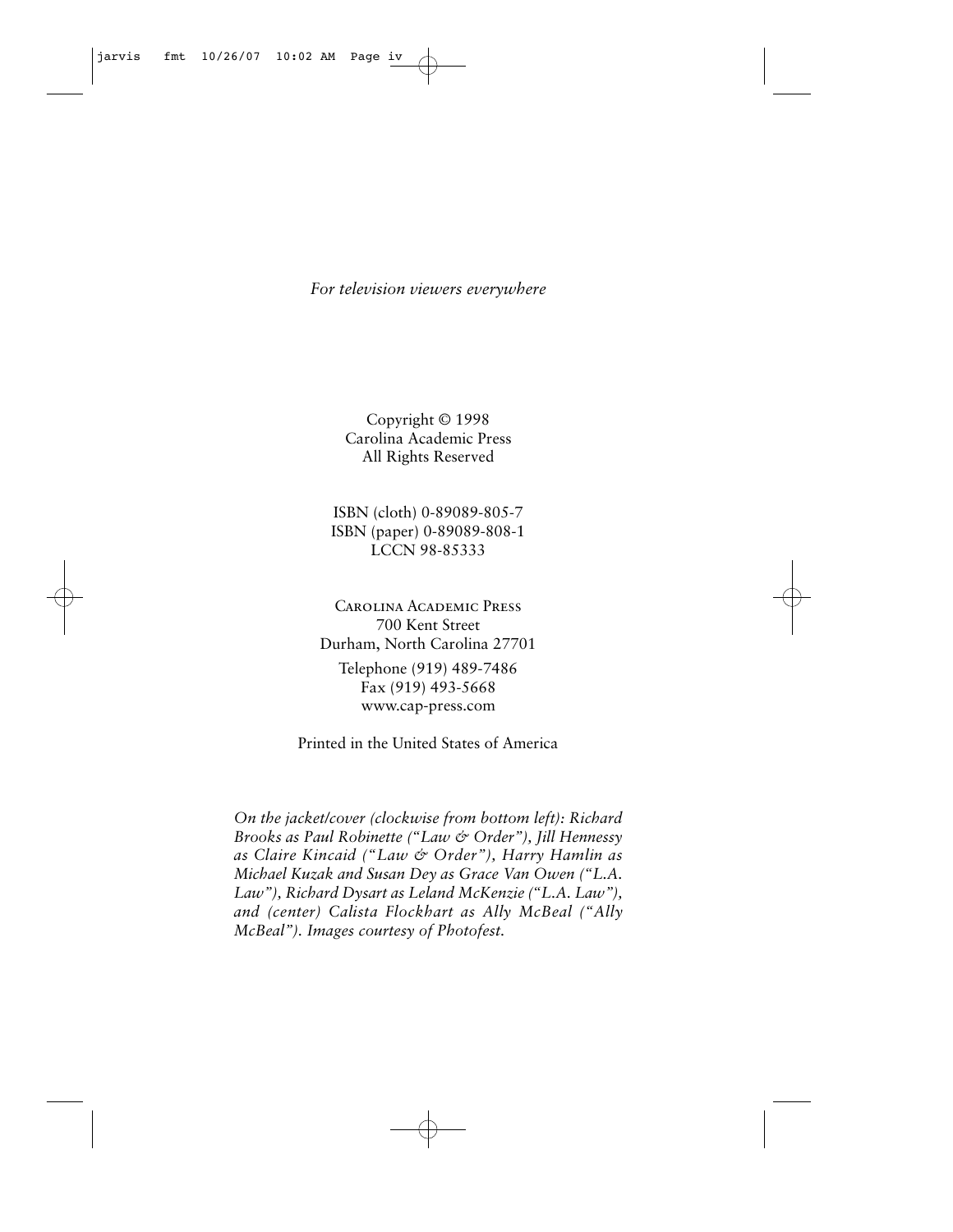### *Contents*

|              | Preface                                              | vii |
|--------------|------------------------------------------------------|-----|
|              | Foreword<br><b>CHARLES B. ROSENBERG</b>              | ix  |
| $\mathbf{1}$ | The Defenders<br><b>DAVID RAY PAPKE</b>              | 3   |
| 2            | <b>Hill Street Blues</b><br><b>SUSAN BETH FARMER</b> | 17  |
| 3            | L.A. Law<br><b>JOHN BRIGHAM</b>                      | 21  |
| 4            | Law & Order<br><b>DAWN KEETLEY</b>                   | 33  |
| 5            | Matlock<br><b>GAIL LEVIN RICHMOND</b>                | 55  |
| 6            | <b>Murder One</b><br>JEFFREY E. THOMAS               | 65  |
| 7            | N.Y.P.D. Blue<br><b>RICHARD CLARK STERNE</b>         | 87  |
| 8            | Paper Chase<br><b>WALTER A. EFFROSS</b>              | 105 |
| 9            | Perry Mason<br>NORMAN ROSENBERG                      | 115 |
| 10           | <b>Picket Fences</b><br>DOUGLAS E. ABRAMS            | 129 |
| 11           | <b>Rumpole of the Bailey</b><br><b>JOHN DENVIR</b>   | 145 |
| 12           | <b>Science Fiction</b><br>PAUL R JOSEPH              | 155 |

 $\bigoplus$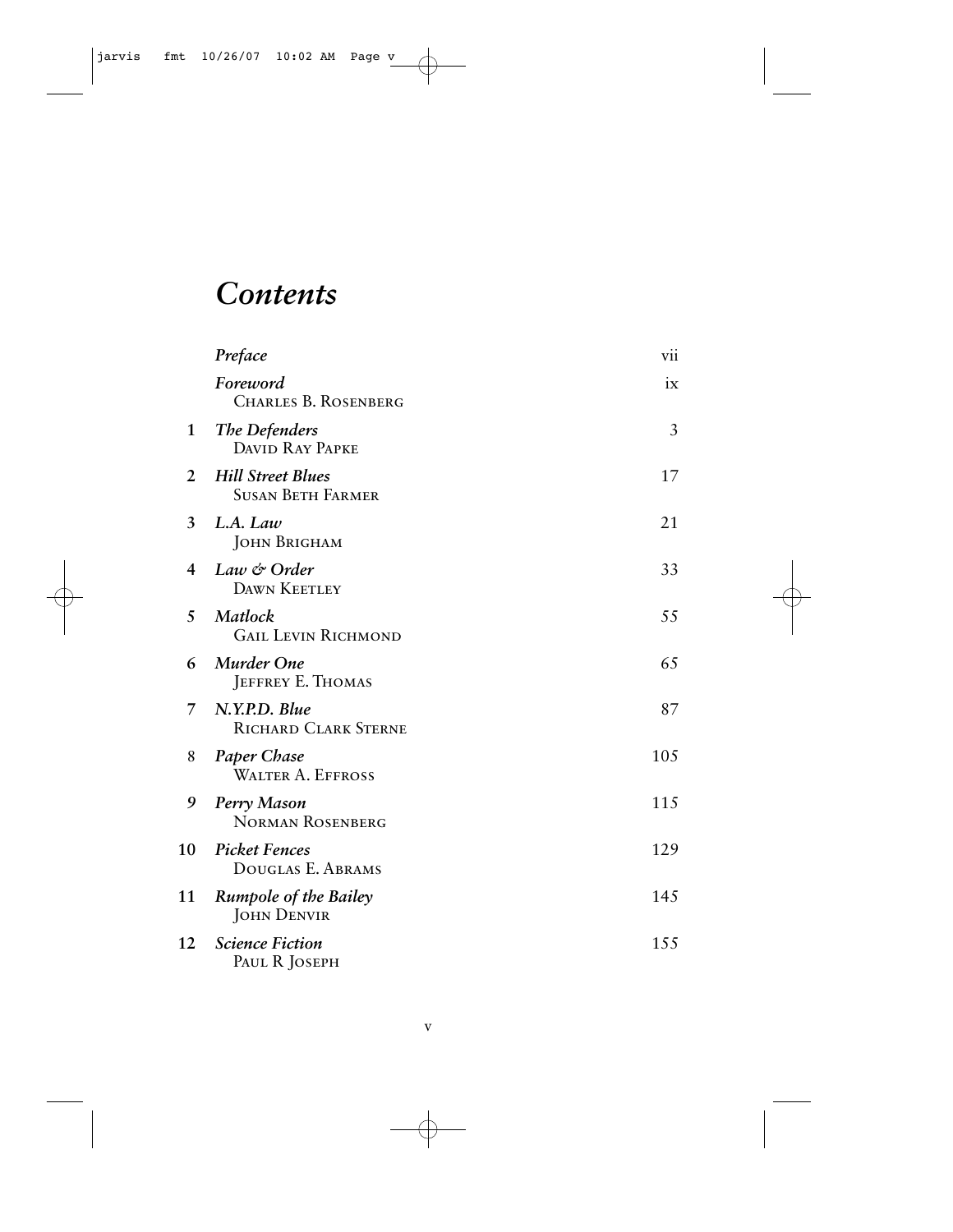| vi | Contents                                       |     |
|----|------------------------------------------------|-----|
| 13 | <b>Situation Comedies</b><br>ROBERT M. JARVIS  | 167 |
| 14 | Soap Operas<br><b>ROD CARVETH</b>              | 181 |
| 15 | Westerns<br>FRANCIS M. NEVINS                  | 189 |
| 16 | Women Lawyers<br><b>CHRISTINE ALICE CORCOS</b> | 219 |
| 17 | <b>Young Lawyers</b><br>MICHAEL M. EPSTEIN     | 249 |
|    | Epilogue<br>RONALD D. ROTUNDA                  | 265 |
|    | <b>Notes</b>                                   | 269 |
|    | Contributors                                   | 313 |
|    | General Index                                  | 317 |
|    | Series Index                                   | 319 |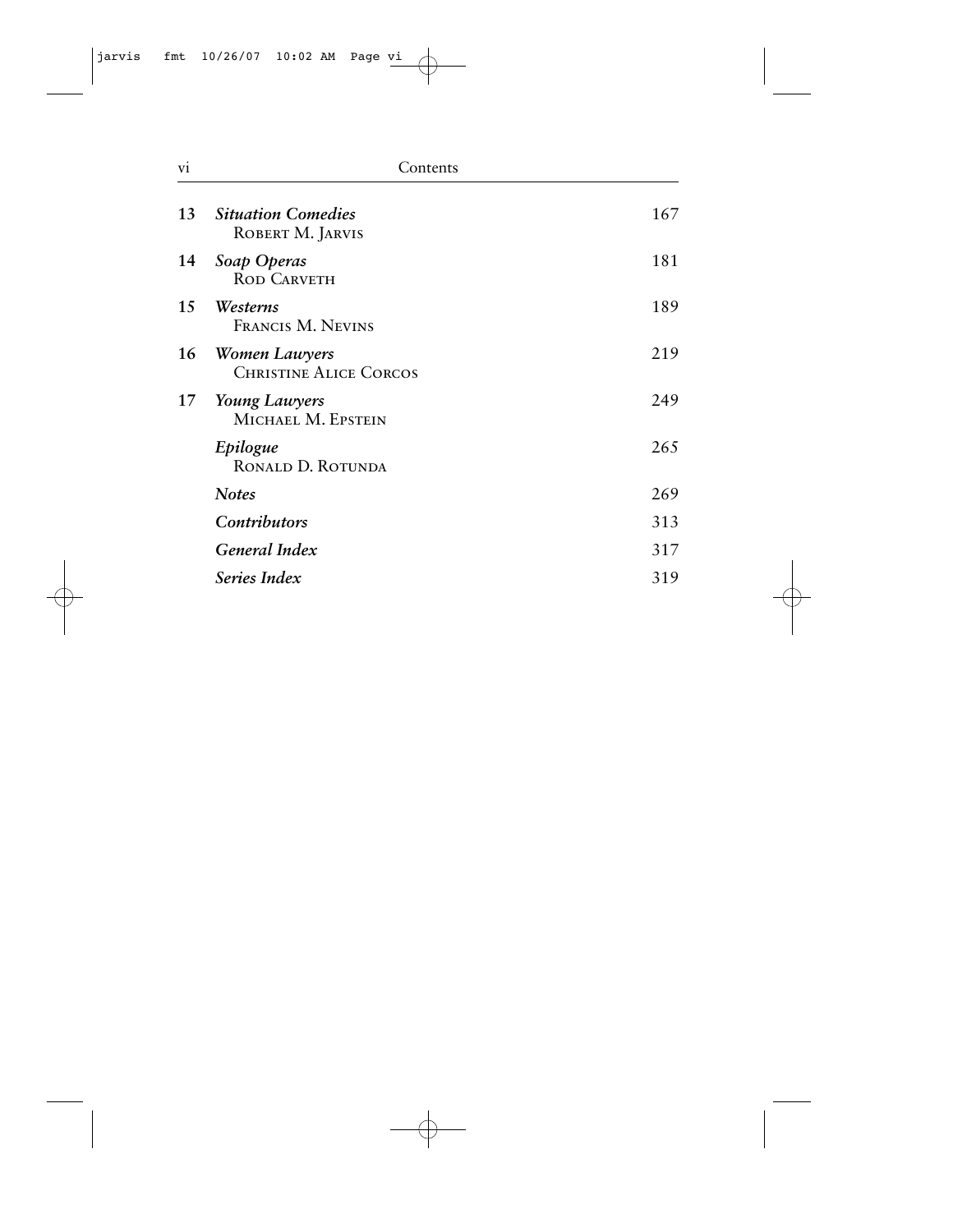### *Preface*

Most of us will never meet a cowboy, or an atomic scientist, or a private detective, yet we feel that we know how such persons think and act because we have seen them, or their caricatures, in countless television shows. By the same token, most of us have only limited experience with the legal system, yet we feel we know what lawyers and judges do, and how they do it, because we have "appeared" in court with Perry Mason, "attended" a deposition with Arnie Becker, "investigated" a case with Ben Matlock, and "counseled" a client with Ally McBeal.

Television's ability to shape our view of the world in general, and the legal system in particular, makes it a powerful cultural force. More than just another form of entertainment, television serves at once as teacher, companion, and friend, influencing both what we see and how we see it.

Of course, television shows, particularly legal shows, must "look right." That is, characters and storylines must "make sense" and be "realistic," even if they do so only by re flecting earlier television shows. In this respect, the public and television occupy a symbiotic association in which neither side is able to move very far ahead of the other.

Because of this unique relationship, studying the myriad ways in which television presents lawyers and deals with legal issues provides us with an important opportunity to gauge the public's feeling about, and understanding of, the justice system. Although this can also be accomplished in other ways as well, television, as a recyclable medium, offers a vast amount of both contemporary and historical data to analyze and, as in the case of this book, write about.

*Robert M. Jarvis Paul R Joseph*

*Fort Lauderdale April 1998*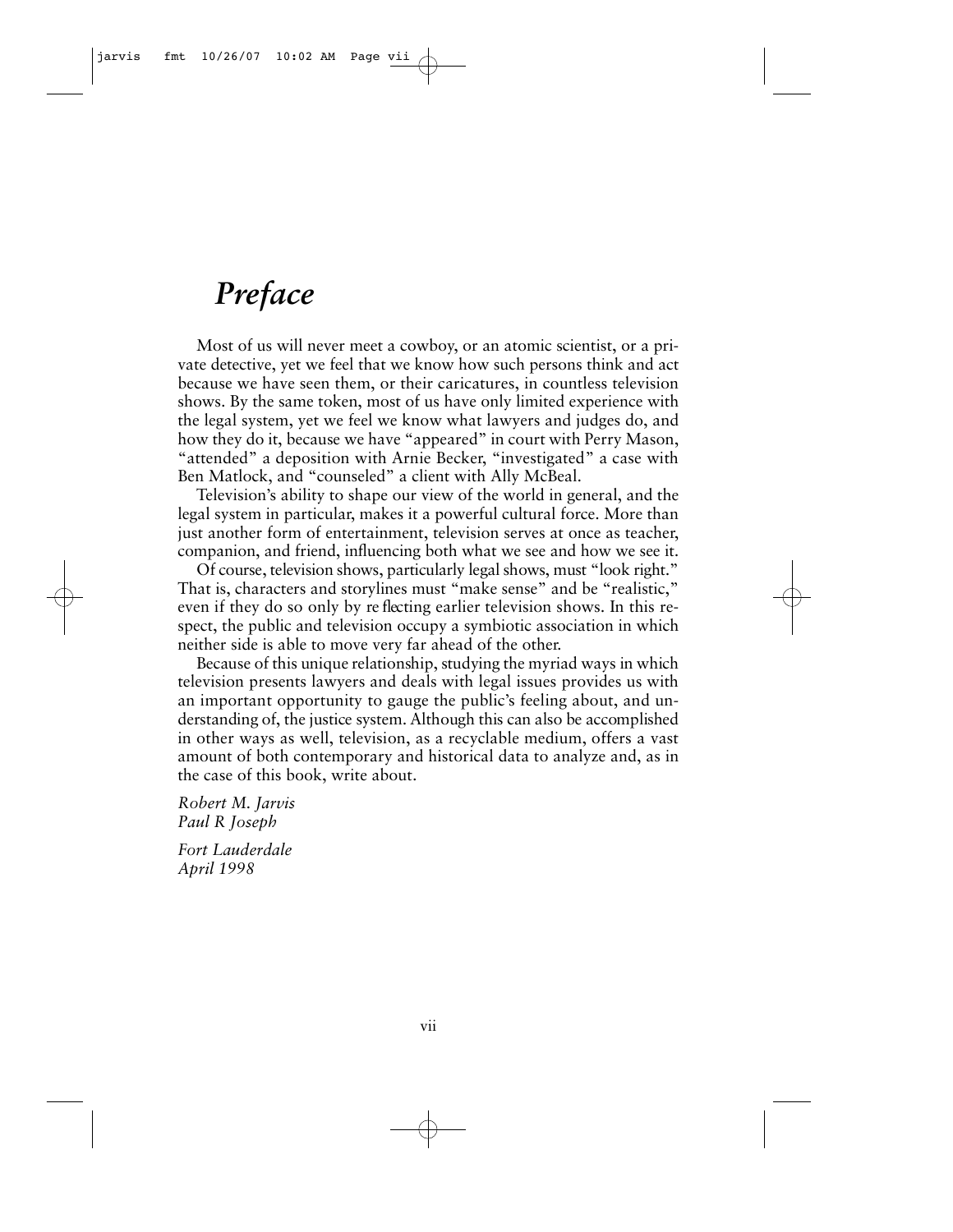$\begin{vmatrix} \text{jarvis} & \text{fmt} & 10/26/07 & 10:02 \text{ AM} & \text{Page } \frac{\text{viii}}{2} \end{vmatrix}$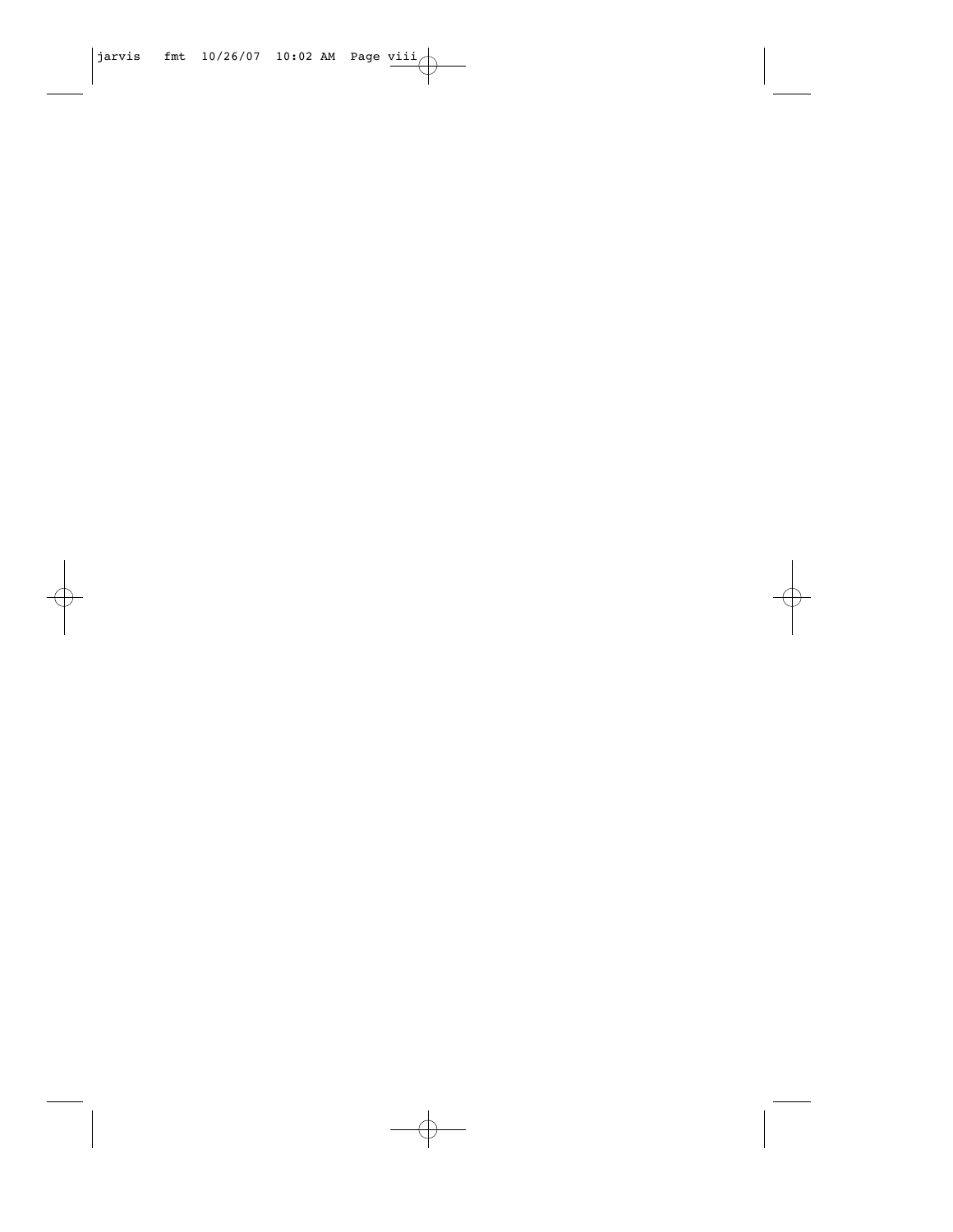#### *Foreword*

#### Charles B. Rosenberg

The stone structures of ancient Greece are mostly dust. Even the Parthenon lies in near-ruin. Greek dramatic structures, by contrast, are alive and well and living in your television set. You can see them every night on prime time: dramatic stories which feature a conflict, a prompt resolution of the conflict by story's end and what Aristotle called "denouement"—the tag scene at the very end that wraps things up emotionally for the audience.

Law is a natural stage for this type of drama. Criminal prosecutions and civil suits are conflicts by definition. At core, they are about who should win and who should lose. In dramatic terms, legal dramas heighten conflict even further by pitting protagonists one against the other in a confined space, usually a court room. Resolution arrives in the form of a verdict. The setting for denouement is ever present in court hallways, offices, jail cells, and execution chambers.

Criminal law has long been a favorite for dramatic legal stories because criminal cases have what dramatists refer to as "high stakes." If the state wins, the defendant is deprived of life or libert y. If the defendant wins, the victim's opportunity for vengeance is shattered. And win or lose, there is the ever present opportunity for wrenching self-examination, confession, and expiation.

The use of civil cases as the focus of television drama is a more recent phenomenon, as John Brigham points out in his essay on "L.A. Law. " Perhaps the earlier dearth of civil legal dramas reflects the fact that during the 1950s, when dramatic television was in its formative years, civil cases had not yet become the almost blinding mirror of our social concerns that they are today. In 1954, the year *Brown v. Board of Education* was decided, the Civil Rights acts, the abortion debate, and the conflict over the right to die, among many others, were all at least a decade away. It is p e rhaps no accident that "The Defenders," which used social issues as its thematic material, albeit still in a criminal context, first went on the air in the Fall of 1961. The social topics explored on "The Defenders" presaged, in many ways, our long and ongoing national social debate about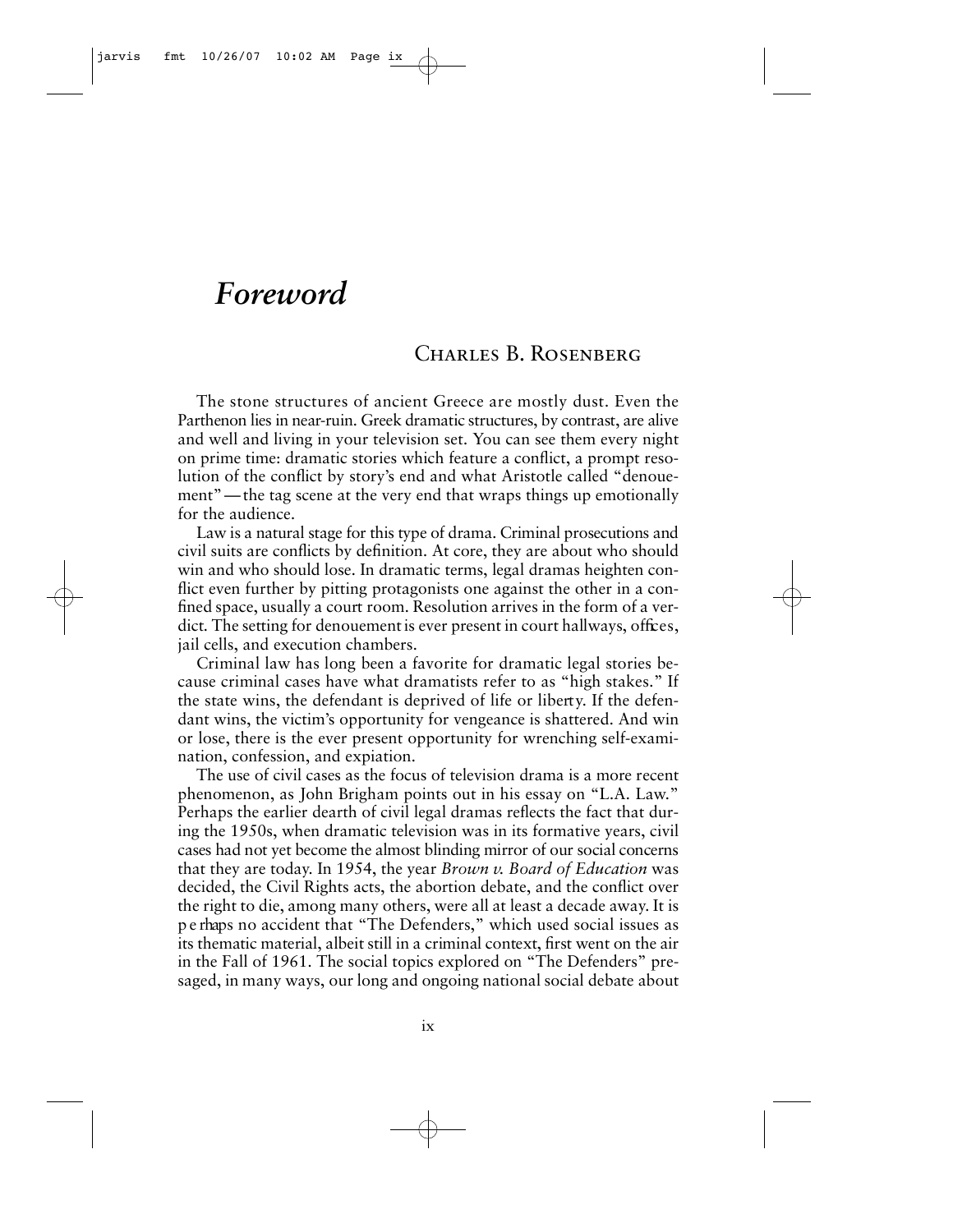x Foreword

everything from civil rights to sexual mores. David Ray Papke explores "The Defenders" and delves deeply into its liberal social mores.

Today, television legal drama has matured to take in almost every thing that is a matter of societal debate—the death penalty, gay rights, abortion, adoption, gang violence, drugs, mass murder, race relations, children's rights, sexual harassment, and disability rights, among many others. If "Perry Mason," so nicely described in this book by Norman Rosenberg, was primarily a 1950s detective dressed up to look like a lawyer, today's legal characters are, by contrast, veritable social engineers. As Douglas E. Abrams points out in his essay on "Picket Fences," during the show's run from 1992 to 1996 just about every issue in the world, civil and criminal, wandered into Judge Bone's courtroom in the fictional town of Rome, Wisconsin. My own favorite, by the way, was when the Pope was subpoenaed as a witness in connection with a domestic auto accident he had witnessed while on a trip to Wisconsin, thus bringing the concept of sovereign immunity to television viewers everywhere.

If television is a mirror of our time, however, we should not lose sight of the fact that the dramas it presents are bounded not only by ancient conventions of story telling, but by modern constraints as well. Chief among these is the very high cost of making dramatic television. The typical onehour prime time television drama costs between one and two million dollars per episode to produce. So a season's worth (typically twenty-two episodes) costs well in excess of twenty million dollars.

Small wonder, then, that a critically well-reviewed show such as "Murder One," whose attractions as potent drama are described here by Jeff rey E. Thomas, doesn't last long if its audience isn't large. Advertisers won't usually pay big bucks to talk to small audiences, and networks want to sell their prime time ad slots for more, not less. Shows like "Rumpole of the Bailey," which, as John Denvir notes, is well into its second decade, may survive to old age, but, in my view, it's only because they run on small-audience, viewer-subsidized PBS.

The need for a very large audience in network prime time has many consequences. One consequence is the frequent triumph of character over plot. Classically, plot drives character, and character is illuminated by the way in which the protagonist resolves the issues raised by the plot. But people tend to remember character more easily than plot—they can recall Jean Valjean long after the plot of "Les Miserables" has faded. Most of us can recall the characters of Superman, Batman, Perry Mason, and Arnie Becker long after we have forgotten individual plot lines. Character is especially important in episodic drama, when viewers must be enticed to tune in week after week. Antigone might have been quite a dif-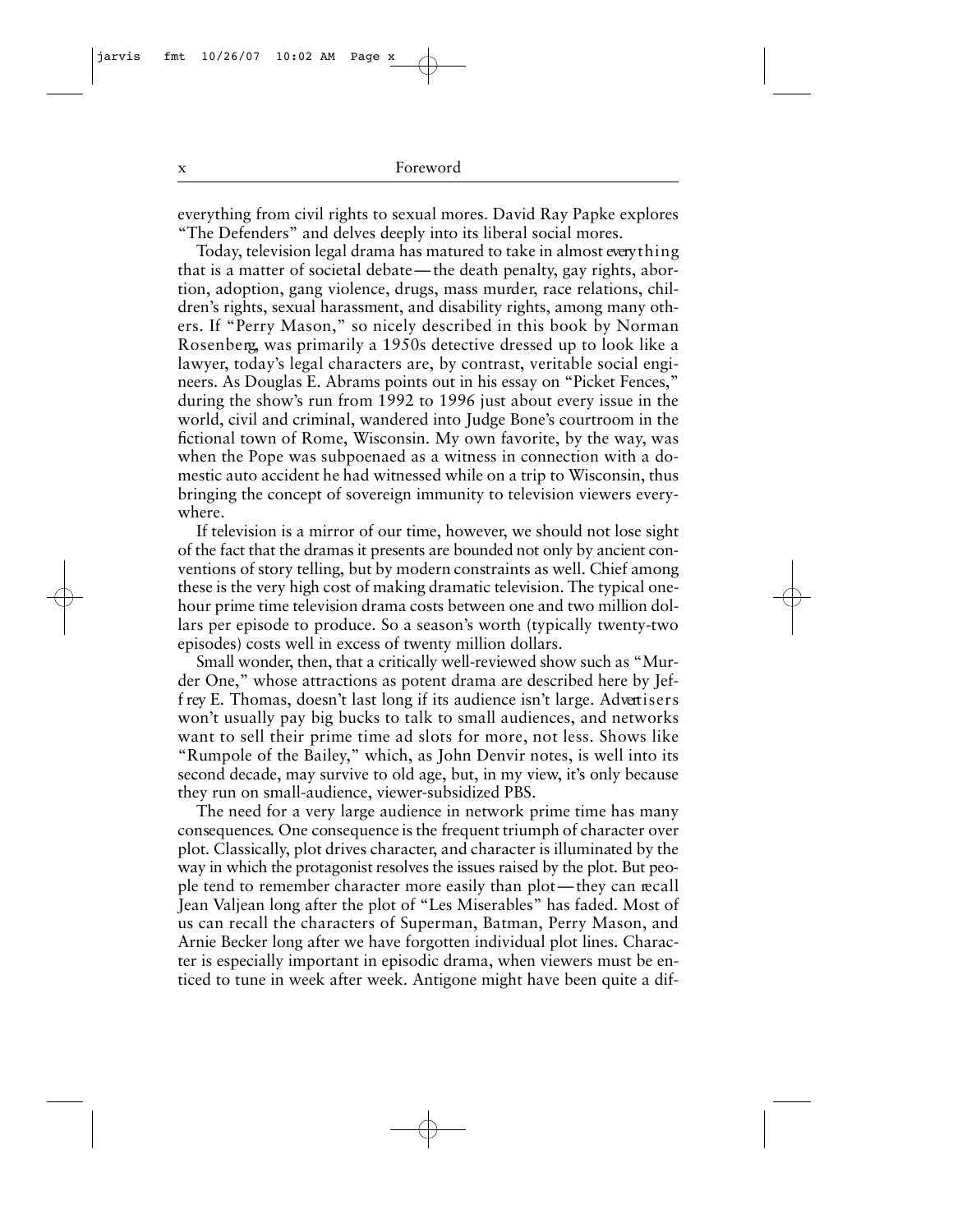Foreword xi

ferent person had she needed to show up on television twenty-two times a year for five years straight.

As a result, many prime time television shows are at pains to create memorable characters. That is why a show like "L.A. Law," where the characters's personal lives are very much on display, tends, on average, to generate higher ratings than a more plot-driven show like "Law & Order." As Dawn Keetley points out in her essay on "Law & Order," the show has traditionally not delved much into the personal lives of its characters. Indeed, "Law & Order's" recent trend towards exploring its characters's personal lives more fully may be driven, at least in part, by a search for higher ratings.

Another consequence of the emphasis on character is the development in the last fifteen years of so-called "ensemble" casts—shows in which there is no single star, but, instead, many. If Perry Mason was clearly the star of his eponymously named show, "L.A. Law" could not easily have been called "Arnie Becker" or "Grace Van Owen" or "Victor Sifuentes." The use of many more-or-less equally featured characters in an episodic television show is thought to give maximum opportunity for viewers to identify with at least one character in the show. If interest in a character is classically generated by a viewer's feelings of sympathy ("I feel sorry for that person") or antipathy ("I hate that person") or empathy ("I feel like that person"), then empathy is clearly best because viewers who feel empathetic towards a character will tune in week after week to see what "they" themselves are doing in their other life on television. An ensemble cast maximizes this phenomenon, because there are more charactertypes with whom members of the audience can potentially identify.

Every rule is, of course, made to be broken. The recent success of David Kelley's "Ally McBeal," on the upstart Fox network, is a case in point. The show is a study in character rather than plot, and we have returned, in a sense, to the days of "Perry Mason," with a popular legal show named for its star.

Popularity, though, is fleeting, as the essays in this book demonstrate. Lawyer shows, like all episodic television dramas, come and go. "Matlock," "Civil Wars," and "Paper Chase" (analyzed here by, respectively, Gail Levin Richmond, Christine Alice Corcos, and Walter A. Effross) are all long gone, despite the viewers who loved them.

Given the number of such shows that come and go, many people ask a question that is essentially a question of leavings: When popular shows about lawyers are gone, what is left behind? Does television create attitudes and perceptions about lawyers or simply deliver and embellish attitudes and perceptions that already exist? Put more broadly, does television create culture or is it simply created by the culture around it?